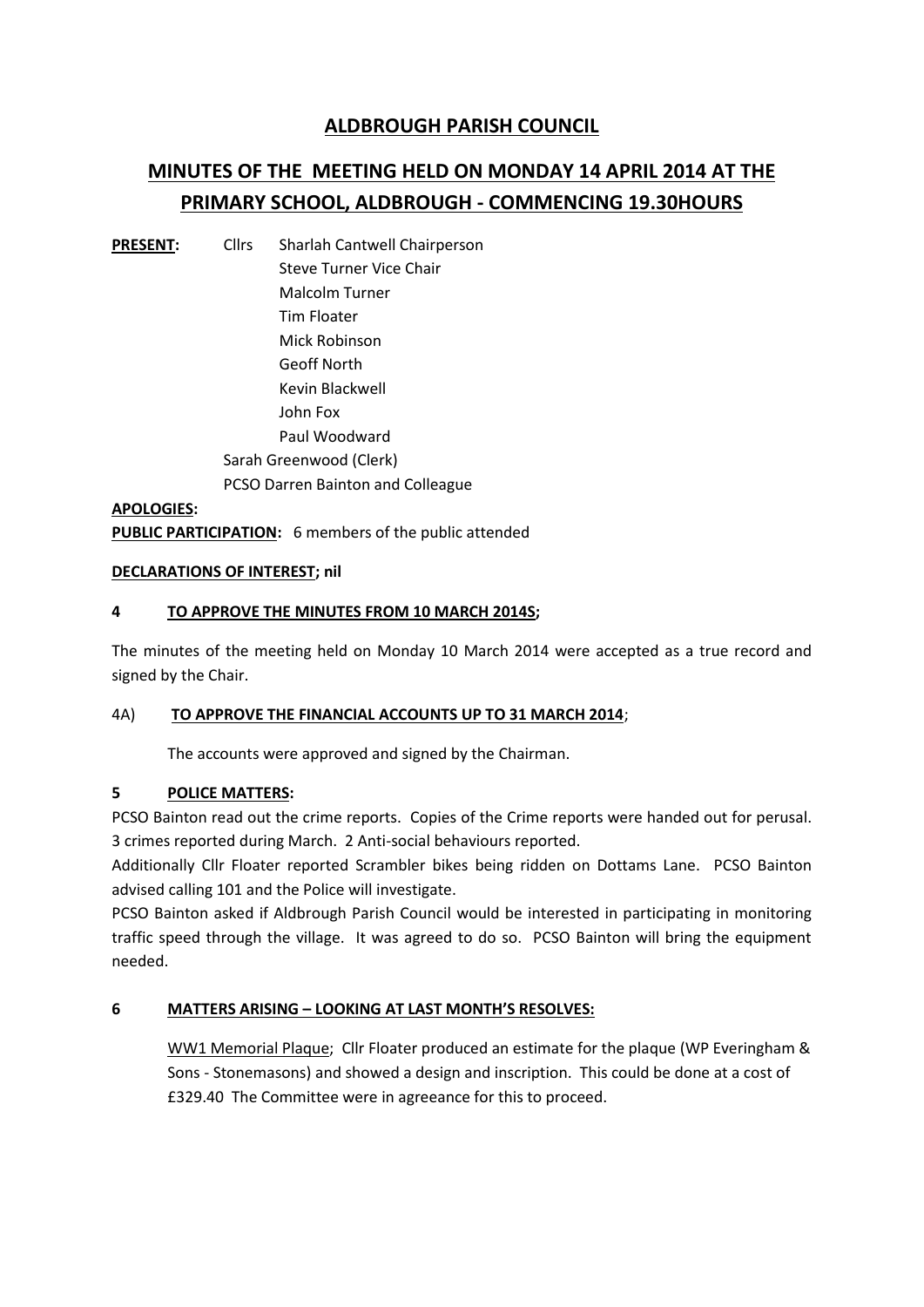Emergency Plan update; Cllr Robinson has spoken with local business and others whose names are on the old plan and most are willing to still participate. Cllrs Steve Turner, Paul Woodward and Mick Robinson have agreed to be on the Emergency Plan Committee and are going to arrange a meeting together to discuss further.

Allotment Subs; One annual payment is still outstanding. **RESOLVE; If not received by the end of the week that person's allotment will be allocated to the next person on the allotment waiting list.**

### **7 CLG GAS SITE UPDATE** Nil reported

- **8 EXPENDITURE / UPDATE OF WEBSITE;** Cllr Blackwell had sent examples of different website layouts and one stood out for Aldbrough from the others. The cost to update the website is £350. Cllr Blackwell agreed to continue to overview the Website. A show of hands was asked for by the Chair as to whether it was agreeable to proceed with the purchasing of the updated version website. The vote was carried.
- **9 MEETING WITH ERYCC 'VILLAGE TASK FORCE – LIST OF ITEMS;** A list of items of concern (ie footpaths/overgrown trees) were passed to Cllr John Fox who will meet with the Village Task Force team and he will walk the village with them.
- **10 REPAIR OF SEAT – NORTH STREET;** Chair reported the seat needed repairing and re painting. **RESOLVE; Cllr Tim Floater offered to measure the seat for new slats of wood etc**.

#### **11 FEEDBACK FROM ERNLLCA SEMINAR**

Cllr Cantwell and Cllr Woodward attended the Seminar entitled ' Meeting Procedure'. They found it very informative and handed out leaflets to all members present for perusal and for ensuring that the council procedures are followed.

## **12 PLANNING APPLICATIONS**;

- o Tree crowning of walnut tree Carlton Drive Granted
- o Erection of a dwelling Land south west of 9 Seaside Road no objections
- o To increase roof height to accommodate 2 extra bedrooms 8 Ash Grove no objections –**RESOLVE; Form completed and returned to Planning dept by Clerk**
- o Housing development, North Street Still pending a decision

#### **13 CORRESPONDENCE:**

- Repairs to footpath including outside the Primary School: Clerk has been informed by ERYCC that slurry sealing of footpaths on High St, Queensmead, Hornsea Road, Cross Street and Headlands Road will be commencing.
- ERNLLCA wrote asking Parish Council if they wish to renew their membership at a cost of £516.98. The committee agreed that it is beneficial to be members therefore membership is to be renewed.